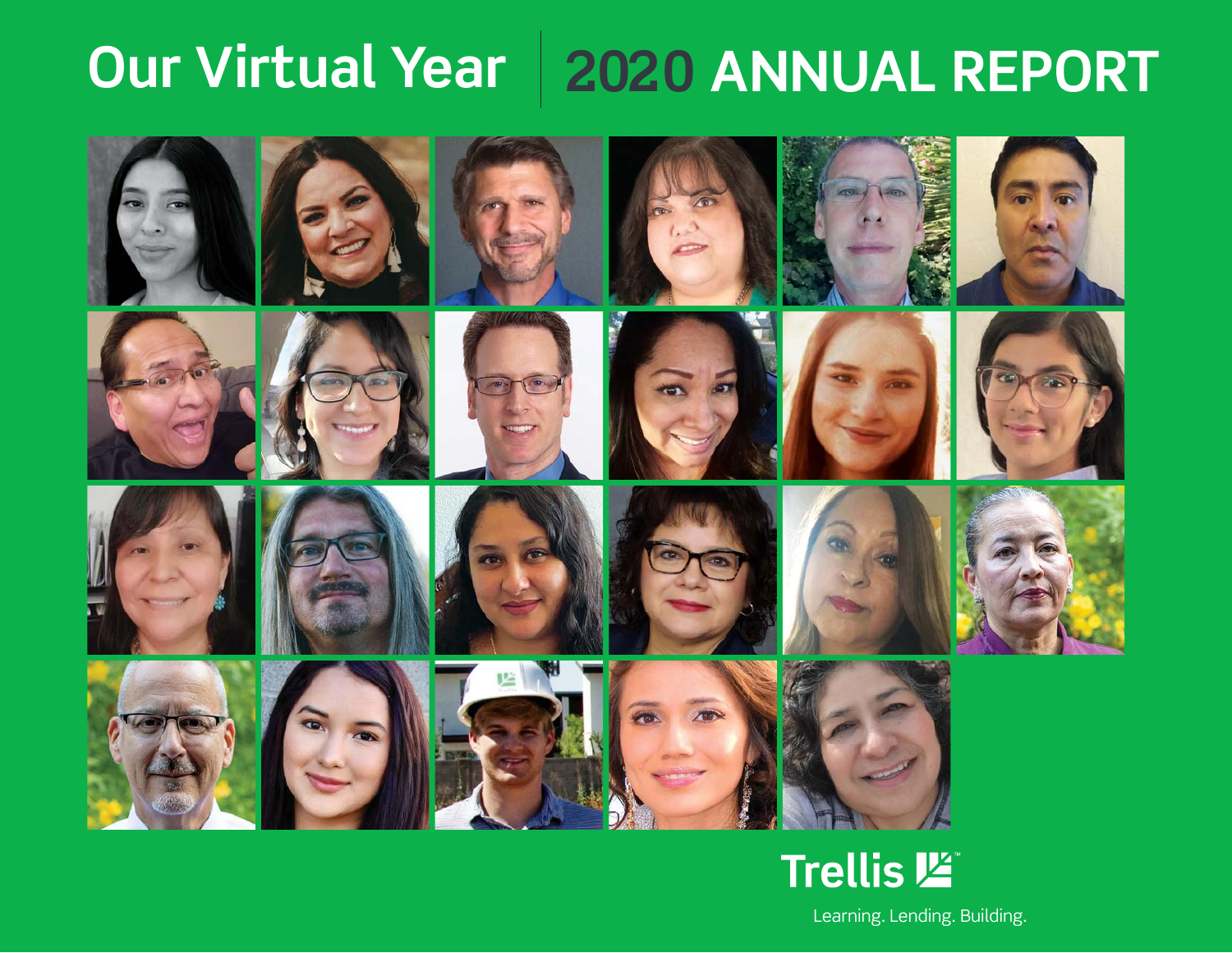# **2020 Letter from the President & CEO**

Our Virtual Year - What a Year!

**Globally, I think we can all agree that 2020 was unprecedented. It will be remembered as a year of uncertainty and unchartered territory that required many adaptations from all of us**. It was also an extremely uncomfortable year that had us questioning the social fabric of our nation to better understand how we got here.

The interconnectedness between housing and health was never more apparent as we looked for safety and survival during the pandemic. Home became the place for us to quarantine, work, attend school, worship, heal and recover. Sadly, we know that those without a home became more exposed and more vulnerable to catching the virus. As documented in Richard Rothstein's insightful book, *The Color of Law*, "enforced residential neighborhood racial segregation has been devastating for generations of African Americans who were denied the right to build wealth through homeownership."

#### **BUT IT WASN'T ALL BAD**

Despite the year's challenges, Trellis helped 105 new firsttime home-buyers move into their homes. In partnership with FirstBank, 10 first-time home-buyers benefited from downpayment assistance. U.S. Bank Foundation invested in a new, down-payment program to help build homeownership rates among low-to-moderate income individuals and families.

Trellis also provided much needed emergency funding to over 700 struggling households, thanks to *Wildfi re* (formerly *Arizona Community Action Program*) via a contract with the City of Phoenix-CARES Act. In addition, Trellis was a recipient of PPP funding from National Bank of Arizona.

Several small businesses along *Miracle Mile on McDowell* were able to access PPP funding from MariSol Credit Union. Republic Services supported storefront improvements and technical assistance. And, our partners at LISC Phoenix, NeighborWorks America, and Wells Fargo continued to leverage these investments to help sustain Trellis' Community Building & Engagement Department.

In 2020, Trellis was awarded our first *Low Income Housing Tax Credit*, the most important resource for creating affordable housing in the United States today, thanks to the *Arizona Department of Housing and our financing partners: National Equity Fund, U.S. Bank and the City of Phoenix/Housing Department*.

By quickly adapting to teleworking, due to previous technology improvements, Trellis was able to continue our programs and services on line, while protecting our clients and staff members.

#### **LOOKING TO THE FUTURE**

Recognizing the important role we all have in helping find solutions for housing equity and fairness,Trellis remains optimistic about the future. We plan to build more affordable housing, to prepare more home-buyers, to provide support to small businesses, and to secure needed financing to help with neighborhood revitalization and stabilization.

In solidarity,

Patricia Garcia Duarte, President & CEO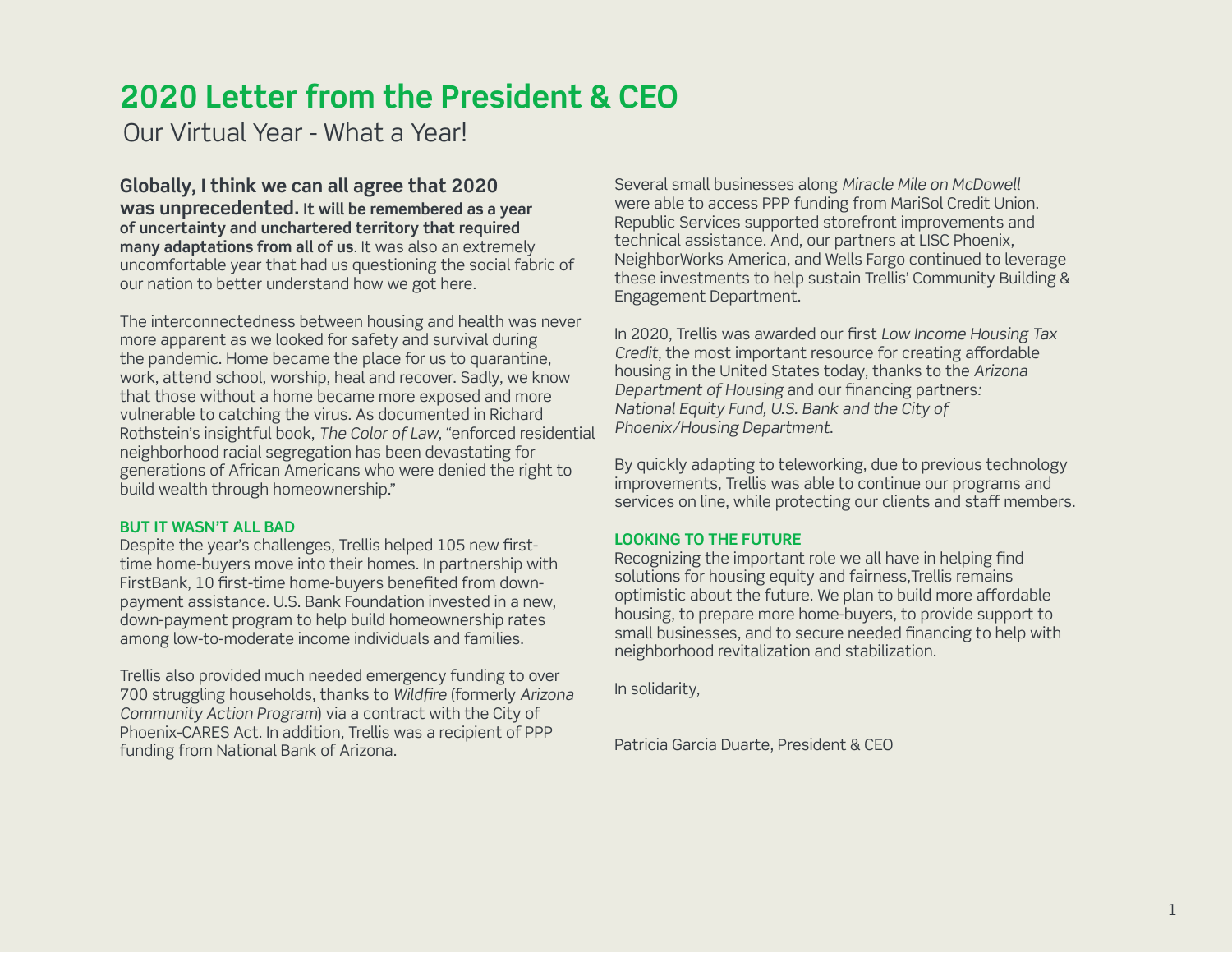# **Trellis' Impact Aggregate From 1975 To 2020:**

**3,818** helped families purchase their first home

**318** built or rehabilitated homes

**45,957** trained or counseled families and individuals

# **2,100 LOANS**

originated morgtage loans totalled **\$163MM**

# **Overview: Our Housing Counseling/Financial Capability and Home-buyer Education Services in 2020**

### **RESPONSE TO COVID19 IMPACTS IN 2020:**

1614 received Home-buyer Education<br> **1614** counseling services and referrals

### **RECEIVED EMERGENCY ASSISTANCE:**



totaling **\$2.4MM** in mortgage/rent and utility assistance



#### **MIRACLE MILE ON McDOWELL COMMERCIAL CORRIDOR IN 2020:**

provided technical support and PPP Loans to small businesses and artists who adorned our Corridor

with fantastic, colorful murals

#### **LENDING SERVICES IN 2020:**

loans originated for a total of **\$9.5MM 56**



#### **REAL ESTATE DEVELOPMENT IN 2020:**

received *Low Income Housing Tax Credit* reservation for *Trellis@ Mission* — a 43-unit rental community with lease-to-own

opportunities. We continued developing *Trellis@Colter* during 2020 as well.

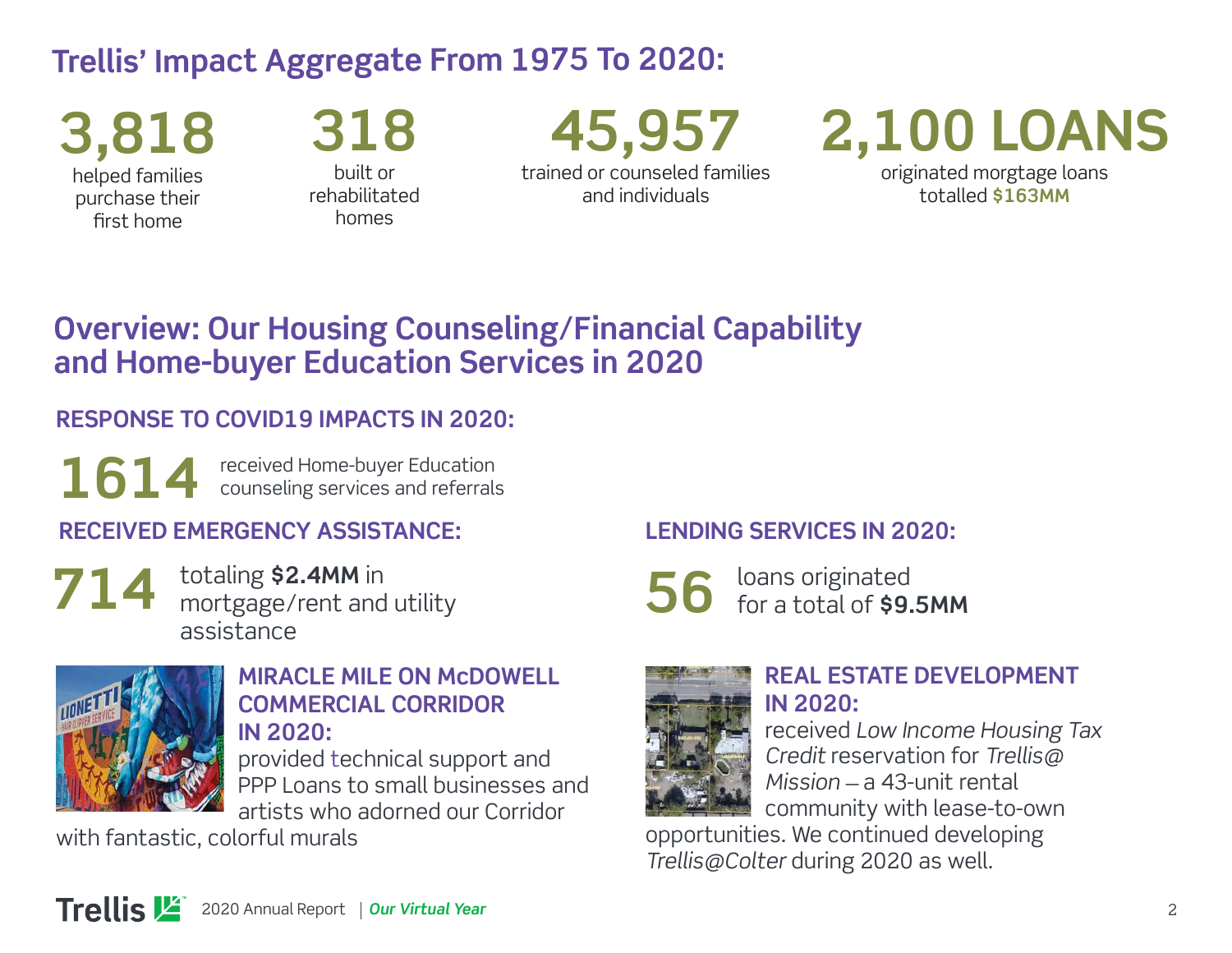### **BY THE NUMBERS 2020 DEMOGRAPHICS:**



**Ethnicity**: 42 percent of clients were Hispanic; 17 percent Caucasian; 14 percent African American; 4 percent Asian; 2 percent American Indian/Alaska Native; 21 percent are other multiple races or chose not to respond.



**Income Level**: 65 percent were below 80 percent of Area Median Income (AMI); 13 percent were between 80-100 percent of AMI; and 21 percent were above 100 percent of AMI.



\*1**AMI** (Area Median Income)



**Age**: 13 percent are 25 years or younger; 40 percent are between 26-35 years old; 24 percent are between 36- 45 years old; and, 23 percent are 46 years of age or older.

### **Age 105 Homeowners Created Household Types**



**105 Homeowners Created**: 53 percent Hispanic; 15 percent Caucasian; 13 percent African American; 10 percent Other; 5 percent Asian, and 4 percent American Indian.



**Household Type**: 19 percent female-headed singleparent household, 5 percent male-headed single-parent household, 27 percent single adults, 6 percent two or more unrelated adults, 24 percent married with children, 1 percent domestic partnerships and 10% Other.

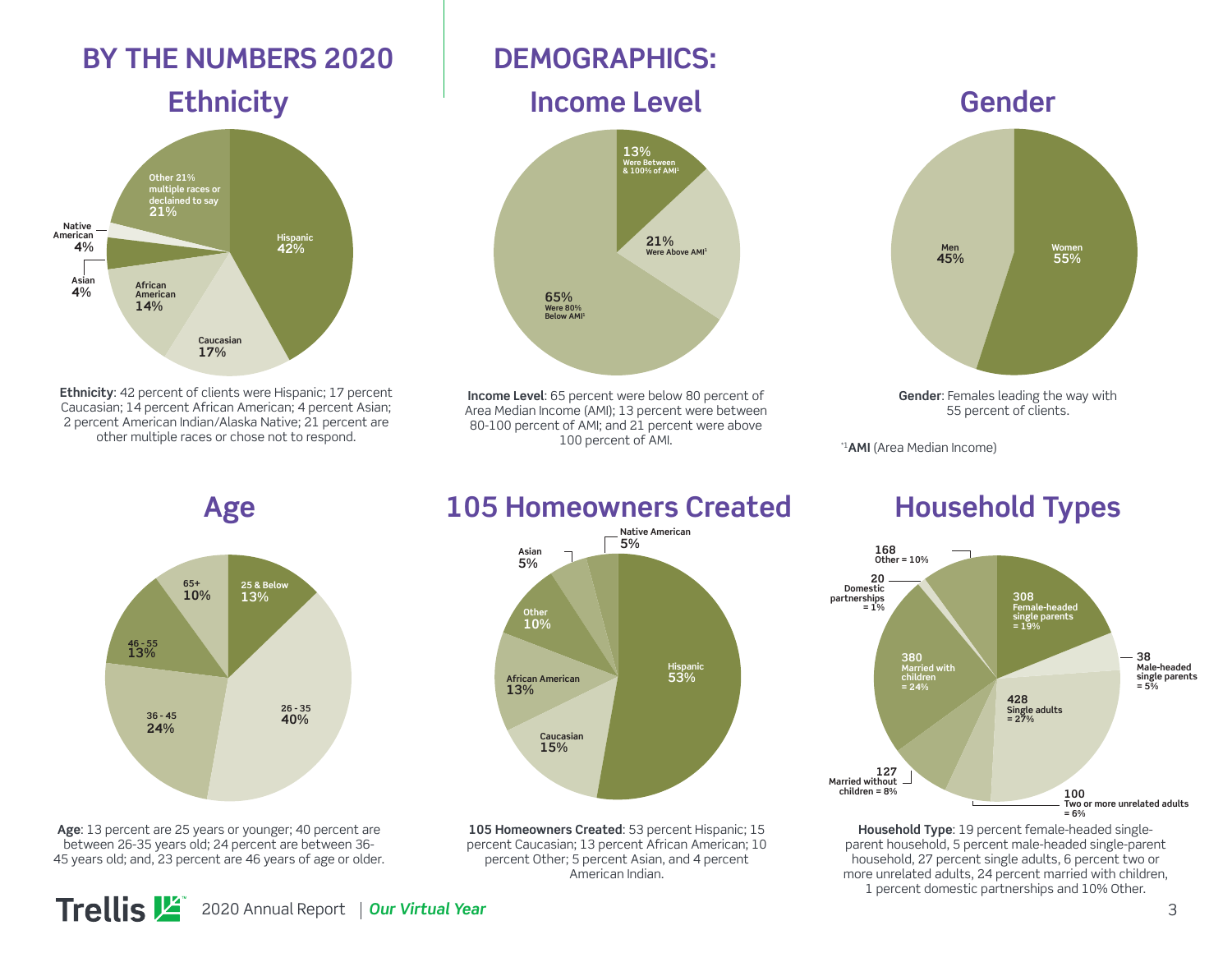#### **BY THE NUMBERS 2020**

**Financial Capability**

**Increased Credit Scores 37 POINTS**

**Reduced Debt by Average of \$325.38**

**Increased Savings With an Average of \$824.92**

#### **From insecure to safe and thriving. Jesse buys a home!**

Jesse, like many Trellis' clients, is a single parent of two young school-age children. Jesse's kids and his *Weimaraner* lived in a home with his parents, his grandmother and various cousins. The kids' school was across town. Home life, work and parenting in cramped and noisy conditions became chaotic; life for Jesse's small family was stressful and difficult.

He knew that he needed to get a place for himself and his kids that was secure and affordable. He knew little about homeownership and money management, so he decided to take an 8-hr. ONLINE financial literacy course at **Trellis' Training** *Center*. This started him down the road. "I organized my paper work, created a budget and started saving money." Next, Jesse

enrolled in a *Homebuying* course that explains financial-literacy basics and processes, plus actively connects clients with homeownership resources: Realtors, lenders, inspectors and affordable housing options suitable for clients' incomes and situations.

After persevering, early in 2020, Jesse finally signed "closing documents" on his new home. He and his kids moved in right before the nationwide COVID-19 quarantines. Jesse's resolve to find a safe "security zone" for his family had been realized. Security, safety and the intimacy of home-ownership provided a haven for everyone to ride out the quarantines. Jesse *finally* has a tangible investment in his family's future and Trellis AZ is proud to be an integral part of his story.

**Trellis 坚** 2020 Annual Report *Our Virtual Year*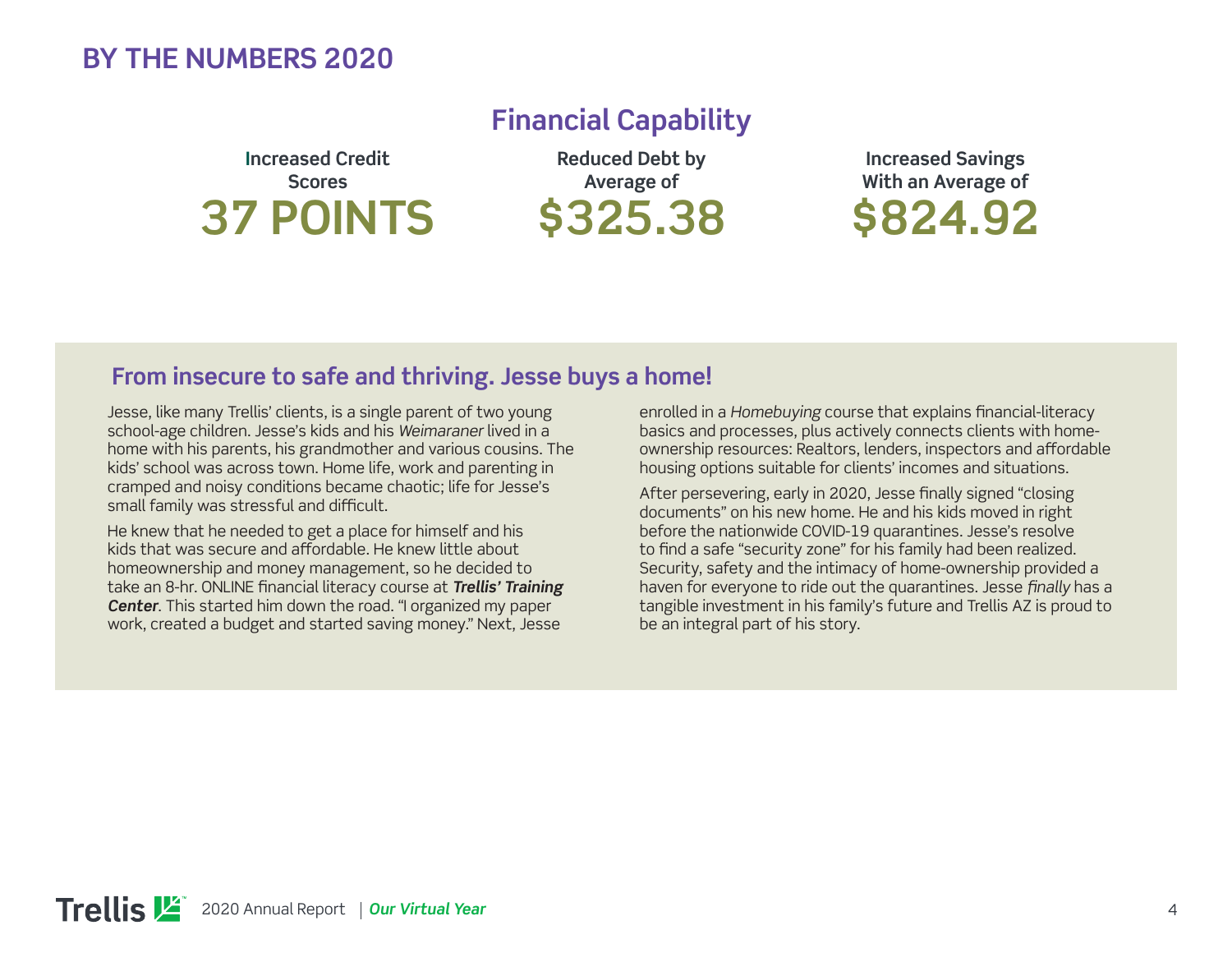# **2020 Corporate Donors**

#### **\$100,000 AND ABOVE**

NeighborWorks America JPMorgan Chase & Co. Freddie Mac U.S. Bank Foundation

#### **\$25,000 TO \$55,000**

State Farm Kurt Warner *First Things First* Foundation Wells Fargo Bank of America Comerica Bank Western Alliance Bank National Bank of Arizona Northern Trust Bank

#### **\$10,000 AND BELOW**

Pacific Premier Bank BMO Harris CIT Bank City of Avondale BOK Financial First Bank Banker's Trust

# **2020 Board Of Directors**

#### **TRELLIS**

Brown, Dave (until 1/20) Browning, Chase (until 6/20) Busching, Marcia Butler, Reid Chavez, Elizabeth (until 6/20) Chin Foo, Angelo Eisenbarth Hager, C.J. Faussette, Summer James III, Abraham B. Kaiser, Christoph (until 2/20) Longoria, David Martinez, T. Ramona Miller, Jameson Montes, Gina O'Connell, Tim Perez, Arturo Roberts, Cyndi Romero, Michael Ruiz, Alicia Solorio, Christian Thakkar, Sima Thomas, Katie Wells, Kate

#### **TRELLIS COMMUNITY DEVELOPMENT**

Anderson, Stephen Butler, Reid Chavez, Elizabeth (until 6/20) Romero, Michael Ruiz, Alicia Scheel, Bill Schwake, David (until 2020) Seabury, Dr. Chester Solorio, Christian Tapia, Hugo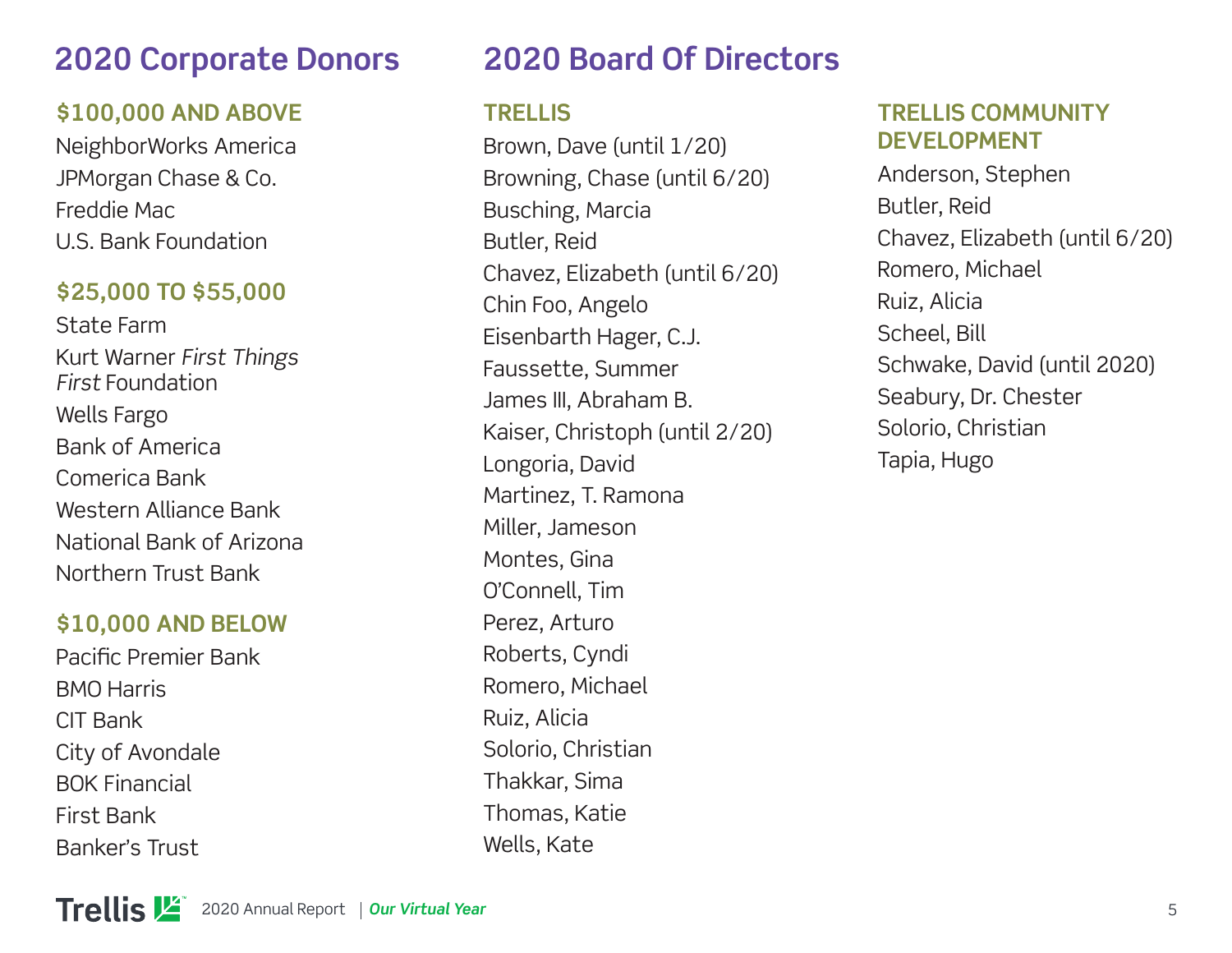# **Individual Contributors**

Stephen Anderson Karly Baier Alexia Bednars Dean Begay Amanda Bennett Jeffry Bisschop Peter Bisschop Andrew Brow Marcia Busching Amber Courter Karin Crawford Mark Davis Katie Delahoyde Ed Drummond Jesse and Patricia Duarte Melissa & Alex Forber Cynthia Gaughan Gloria Gonzalez

Steve Hanson Ashley Harder Carolyn Harder Travis Harris Katherine Krietor Michael Kelly Linda Lederman Melanie Lewis Lucas Lindsey Sandra Lineweaver Cecile Mahieux Joel McCabe Jameson Miller Jennifer Murian Tim O'Connell Angela Olsen Art Perez Doreen Pollack

Devney Preuss Joan Prior Cynthia Ricketts Marcia Rosenberg Alicia Ruiz David Schwake\* Brian & Bridgette Smith Sarah Stadler Cathy Stark Leah Tan Daniel Thompson Joseph Velasquez Kathey Wagner Linda Watt Ellen Williams Various Valley of the Sun United Way Individual **Donors** 

#### \* **David Schwake**



Fellow board member David Schwake, RD has passed away. Mr. Schwake was a hunger advocate and a champion for the West Valley. He had recently retired as Food Service Director

at Litchfield School District.

He was a legacy board member at Neighborhood Housing of Southwest Maricopa County (now Trellis Community Development). Collectively, he was on our Board from 2008 to 2020 and was instrumental with the affiliation of the two organizations in 2013 and last served as Treasurer for TCD.

Many of you know that David was extremely involved in the community with countless Kiwanis and foodrelated organizations, like St. Mary's Food Bank Alliance. He will be missed.

*May he Rest In Peace.*

Trellis **凶** 2020 Annual Report *Our Virtual Year*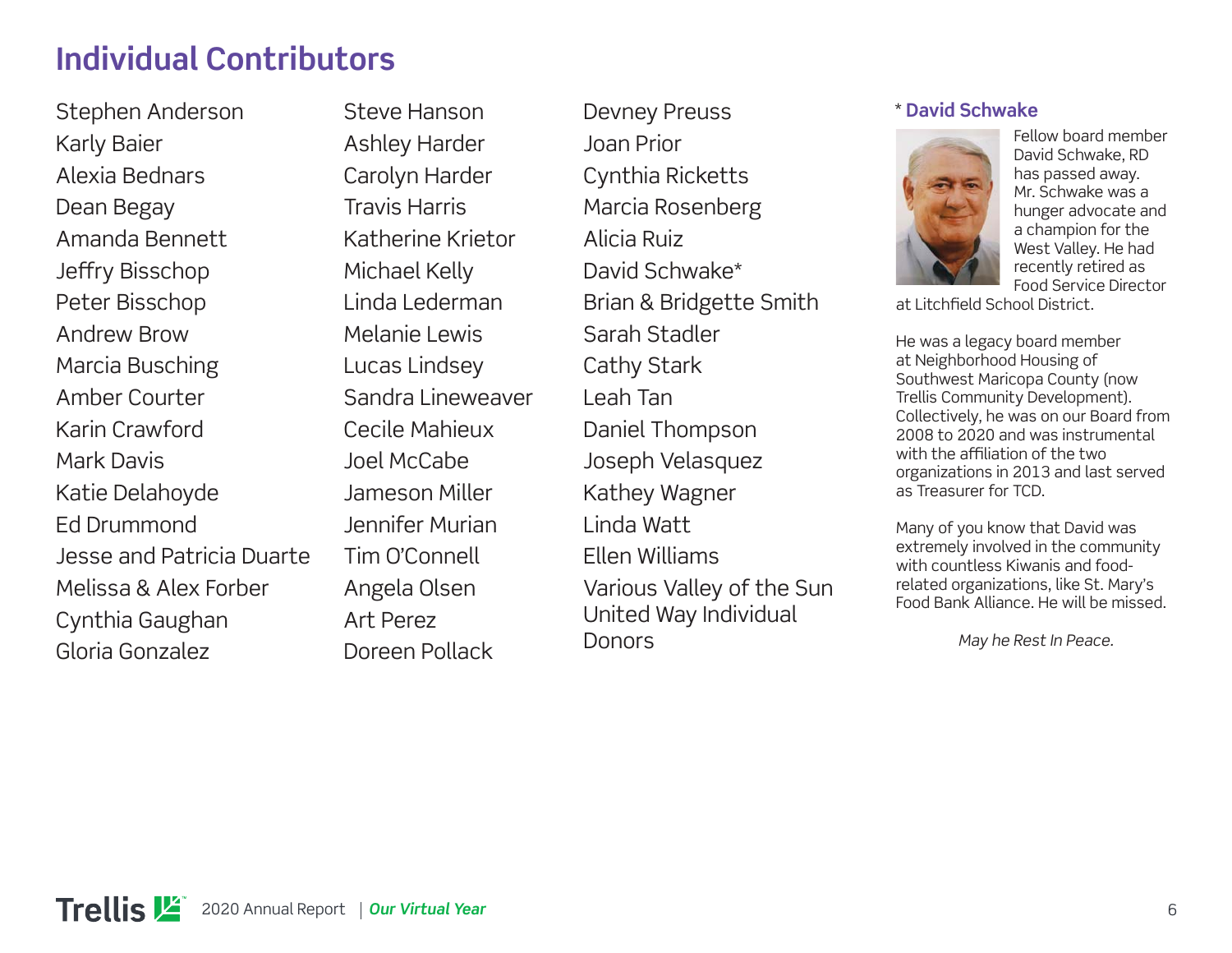# **Photo Highlights**



*Unity Mural-(I to r)-Jerome and Vanissa* Young (Owners of Lionetti Barber Supply), Edgar Fernandez & Jeff Slim. *Funded by Banner University Medical Center Phoenix, Wells Fargo and FHLBank San Francisco in partnership with LISC Phoenix and Phoenix Community Alliance*



*McDowell Gateway Arch*—Artist Michelle Stuhl; Photo by Michael Kelly



*Unity Mural*—Artists Jeff Slim and Edgar Fernandez; Voted *Best Mural Phoenix 2020*



*Together We Rise*—Mural by Hugo Medina. *Funded by Downtown Phoenix INC*



**MEALS FROM THE MILE**—Trellis/McDowell Miracle-Mile-Merchant Fund-raiser for *First Line Heroes* at Banner University Medical Center. Photos: *(top left, clock-wise)* **a.** Banner Staff ; **b.** Sokheang and Seth Kim; **c.** Jeremy Lindsey/Banner, Andu Hassan/Authentic Ethio African Spices; and Dean O'Byrne/ Froth Coffee; **d.** Aza Maltai/Banner and Michael Kelly/Trellis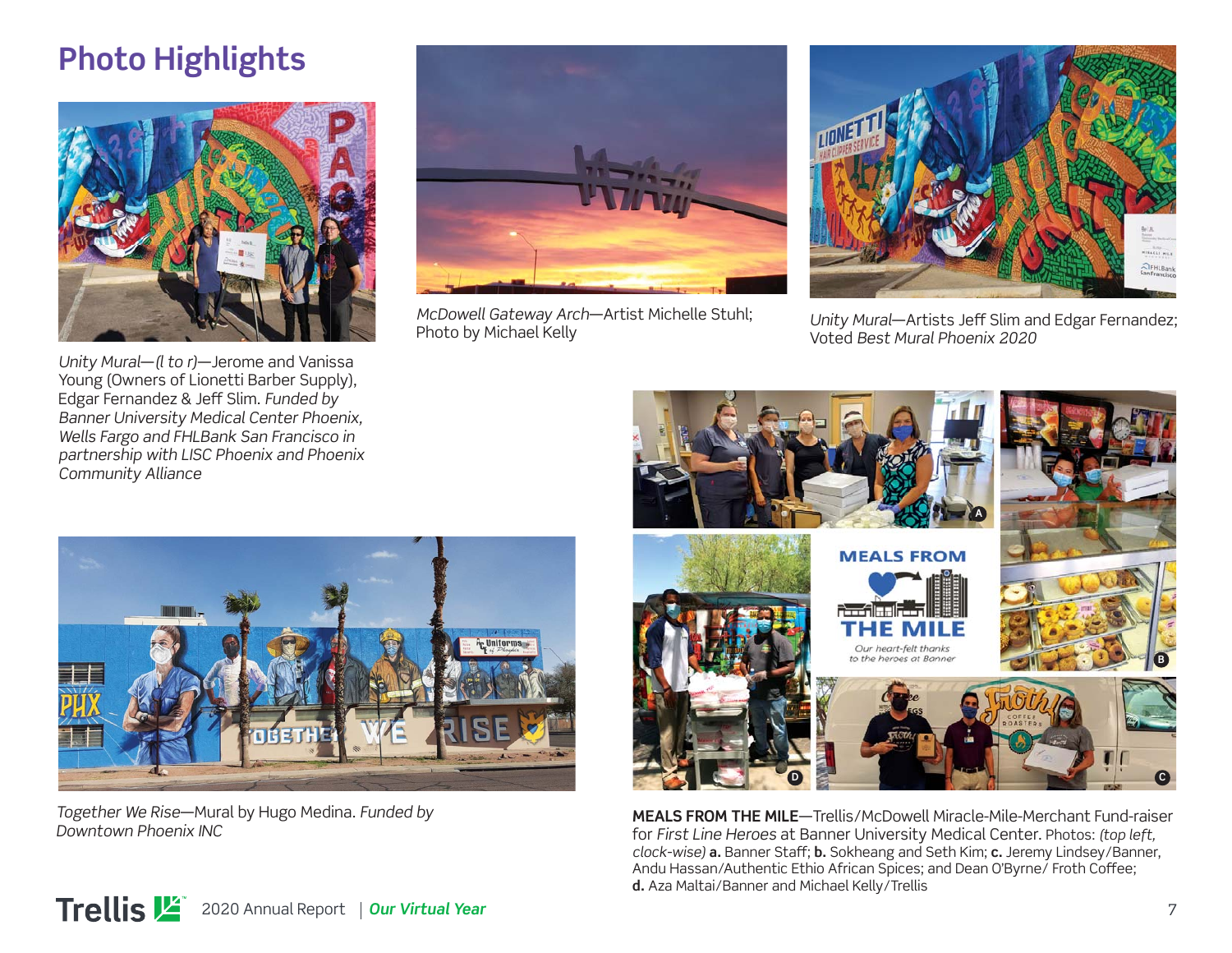| <b>2020 Financials</b>                        | <b>SUPPORT AND REVENUE</b>              | 12/31/20    | 12/31/19   |
|-----------------------------------------------|-----------------------------------------|-------------|------------|
| <b>Consolidated Statements</b>                | <b>Public Support</b>                   |             |            |
| of Activities Year Ended<br>December 31, 2020 | Government grants                       | \$3,680,004 | \$542,052  |
|                                               | Non-government grants and contributions | 1,105,648   | 1,164,447  |
|                                               | Contributions in-kind                   | 52,924      | 37,871     |
|                                               | <b>TOTAL SUPPORT</b>                    | 4,838,576   | 1,744,370  |
|                                               | <b>Revenue</b>                          |             |            |
|                                               | Fees                                    | 1,016,669   | 552,465    |
|                                               | Interest income on mortgages            | 269,915     | 274,775    |
|                                               | Net sales of property inventory         | (121, 458)  |            |
|                                               | Investment income                       | 3,524       | 3,329      |
|                                               | Other revenue                           | 112,301     | 59,371     |
|                                               | <b>TOTAL REVENUE</b>                    | 1,280,951   | 889,940    |
|                                               | <b>TOTAL SUPPORT AND REVENUE</b>        | 6,119,527   | 2,634,310  |
|                                               | <b>EXPENSES</b>                         |             |            |
|                                               | Program Services                        |             |            |
|                                               | Home-buyer counseling and education     | 307,880     | 399,392    |
|                                               | Loan services                           | 722,035     | 1,081,518  |
|                                               | Affordable housing development          | 424,895     | 291,292    |
|                                               | Neighborhood revitalization             | 119,841     | 125,504    |
|                                               | Emergency assistance                    | 2,882,420   |            |
|                                               | La Ciudad, LLC                          | 104,375     | 99,701     |
|                                               | <b>TOTAL PROGRAM SERVICES</b>           | 4,561,446   | 1,997,407  |
|                                               | <b>Supporting Services</b>              |             |            |
|                                               | Management and general                  | 372,930     | 483,959    |
|                                               | Resource development                    | 33,291      | 49,016     |
|                                               | <b>TOTAL SUPPORTING SERVICES</b>        | 406,221     | 532,975    |
|                                               | <b>TOTAL EXPENSES</b>                   | 4,967,667   | 2,530,382  |
|                                               | <b>CHANGE IN NET ASSETS</b>             | 1,151,860   | 103,928    |
|                                               | <b>NET ASSETS, BEGINNING OF YEAR</b>    | 10,864,642  | 10,760,714 |

**NET ASSETS, END OF YEAR \$12,016,502** \$10,864,642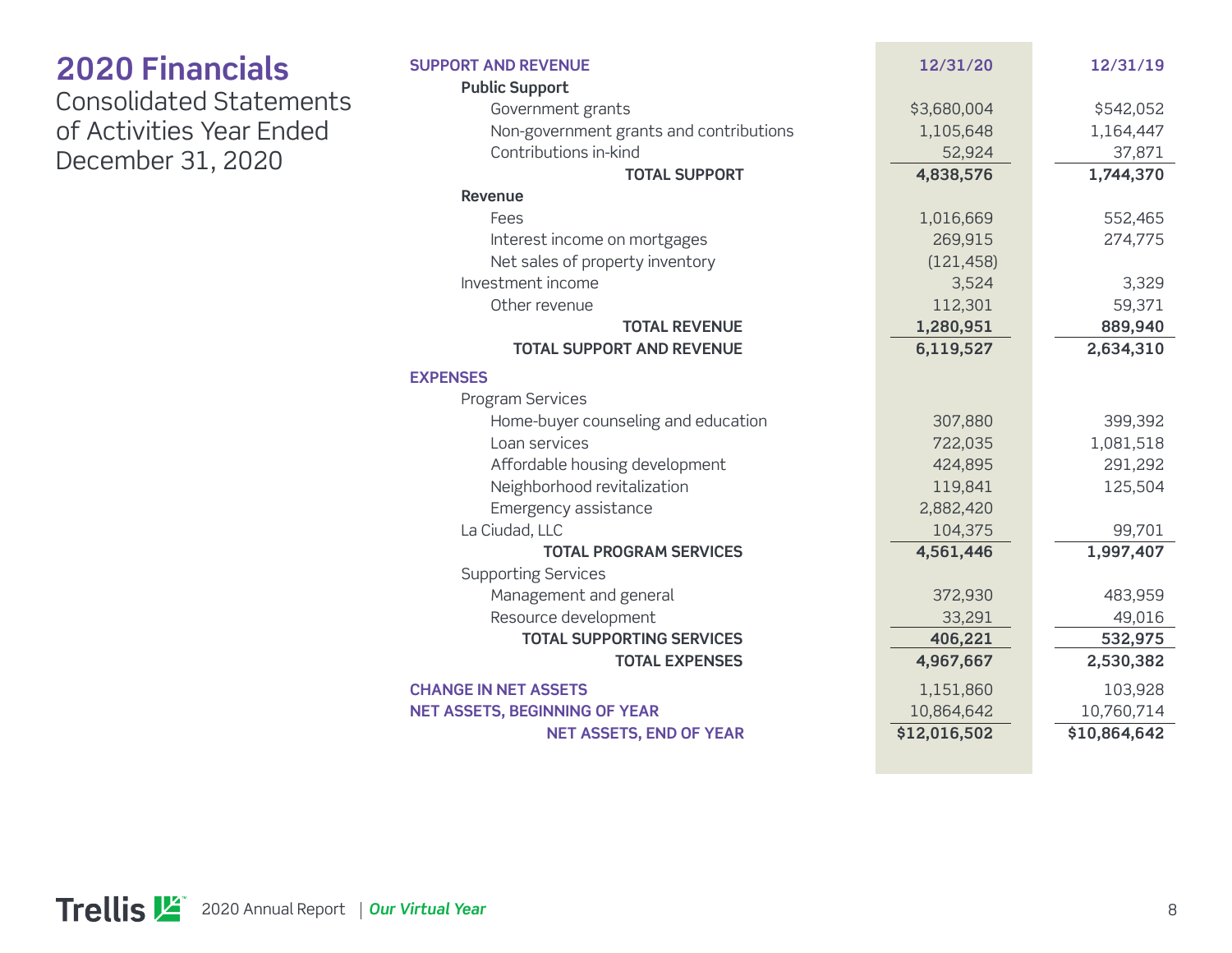| <b>2020 Financials</b>                                                       |                                         | 12/31/20     | 12/31/19     |
|------------------------------------------------------------------------------|-----------------------------------------|--------------|--------------|
| <b>Consolidated Statements</b><br>of Financial Position<br>December 31, 2020 | <b>ASSETS</b>                           |              |              |
|                                                                              | <b>CURRENT ASSETS</b>                   |              |              |
|                                                                              | Cash and cash equivalents               | \$2,989,701  | \$3,684,144  |
|                                                                              | Restricted cash                         |              | 253,496      |
|                                                                              | Promises to give                        |              | 80,000       |
|                                                                              | Government receivables                  | 78,374       | 40,319       |
|                                                                              | Mortgage loans receivable, current      | 154,860      | 152,300      |
|                                                                              | Other receivables                       | 322,787      | 94,533       |
|                                                                              | Prepaid expenses and deposits           | 189,007      | 77,371       |
|                                                                              | Property inventory                      | 5,533,961    | 3,913,390    |
|                                                                              | <b>TOTAL CURRENT ASSETS</b>             | 9,268,690    | 8,295,553    |
|                                                                              | PROPERTY AND EQUIPMENT, net             | 1,925,971    | 1,949,921    |
|                                                                              | <b>OTHER ASSETS</b>                     |              |              |
|                                                                              | Mortgage loans receivable, net of       |              |              |
|                                                                              | current portion and allowance           | 5,697,727    | 5,779,450    |
|                                                                              | Investments                             | 139,813      | 111,971      |
|                                                                              | TOTAL OTHER ASSETS                      | 5,837,540    | 5,891,421    |
|                                                                              | <b>TOTAL ASSETS</b>                     | \$17,032,201 | \$16,136,895 |
|                                                                              | <b>LIABILITIES AND NET ASSETS</b>       |              |              |
|                                                                              | <b>CURRENT LIABILITIES</b>              |              |              |
|                                                                              | Accounts payable and accrued expenses   | \$753,529    | \$403,185    |
|                                                                              | Deferred revenue                        | 258,165      | 546,950      |
|                                                                              | Line of credit                          | 1,370,260    | 1,928,112    |
|                                                                              | Due to City of Phoenix                  | 53,334       | 58,334       |
|                                                                              | Deferred compensation liability         | 139,813      | 111,971      |
|                                                                              | Notes payable, current                  | 27,062       | (31, 840)    |
|                                                                              | <b>TOTAL CURRENT LIABILITIES</b>        | 2,602,163    | 3,016,712    |
|                                                                              | NOTES PAYABLE, net of current portion   | 2,413,536    | 2,255,541    |
|                                                                              | <b>TOTAL LIABILITIES</b>                | 5,015,699    | 5,272,253    |
|                                                                              | <b>NET ASSETS</b>                       |              |              |
|                                                                              | Without donor restrictions              | 10,097,744   | 8,881,179    |
|                                                                              | With donor restrictions                 | 1,918,758    | 1,983,463    |
|                                                                              | <b>TOTAL NET ASSETS</b>                 | 12,016,502   | 10,864,642   |
|                                                                              | <b>TOTAL LIABILITIES AND NET ASSETS</b> | \$17,032,201 | \$16,136,895 |

**Contract**